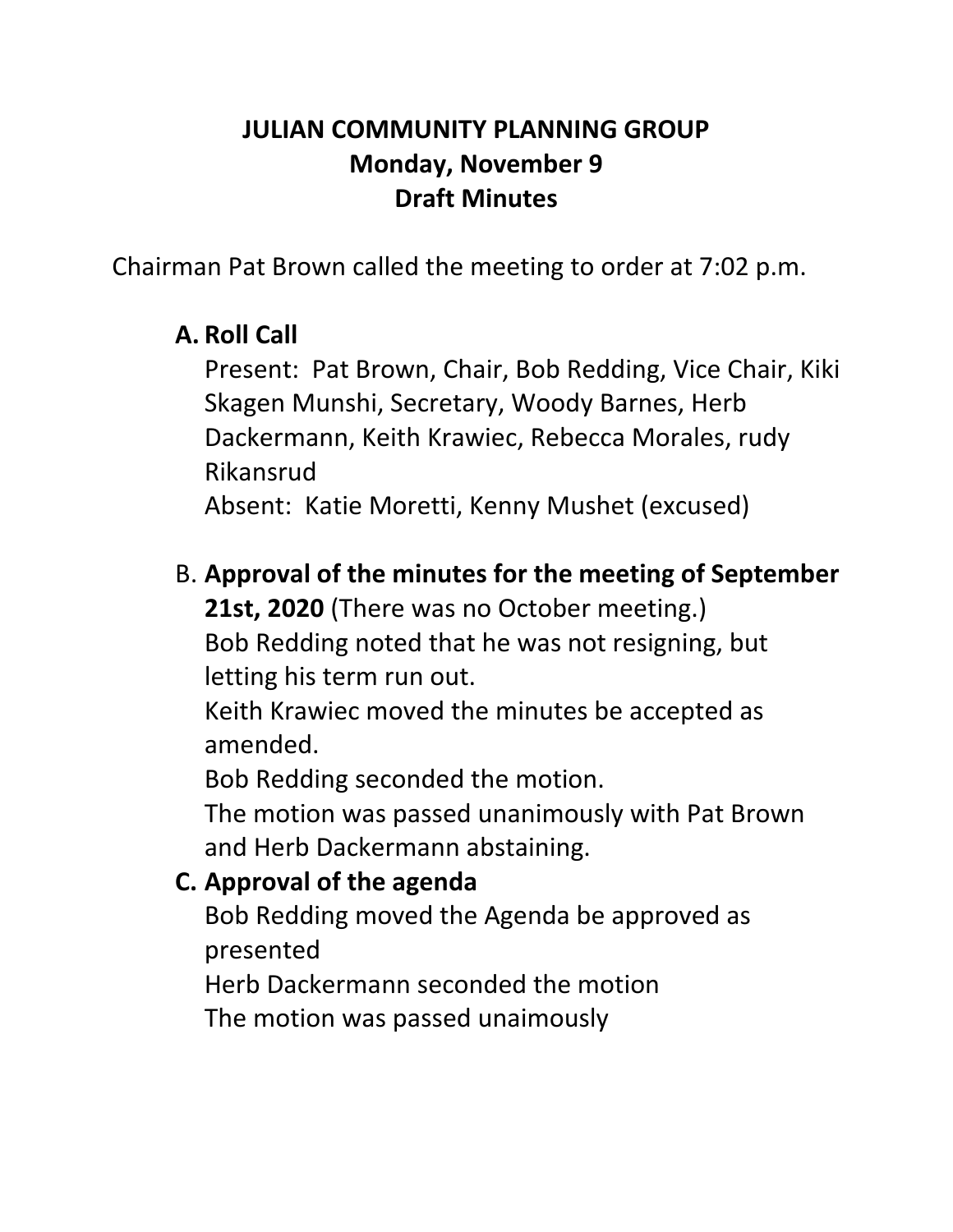**D. Public Communication: Opportunity for members of the public to speak to the Group on any subject matter within the Group's jurisdiction and items on the posted agenda.**

There were no public comments or communications

### **E. Action Items**

### **1. Park Land Dedication Ordinance (PLDO) Priority List; Corner of Main & Washington – School?**

Brown reported that two requests had been approved for PLDO fund support, the proposed park at the corner of Washington and Main and a high school proposal. Krawiec moved this item be taken up at the next meeting; Barnes seconded the motion and it was passed unanimously.

# **2. 2nd Street – Who can apply for the Community Development Block Grant (CDBG)?**

Pat Brown sent a letter to the County about  $2^{nd}$  St. and has heard that there will be a field study early next year to assess the measures needed to fix the road, then the County will apply for funds.

# **3. Road Maintenance Priorities – List of JCPG roads (see attached list 3 underlined on schedule)**

Only three stretches of road in the area were on the list and there are many more that need work. Morales moved that we take this up at the next meeting, Redding seconded. The motion was passed unanimously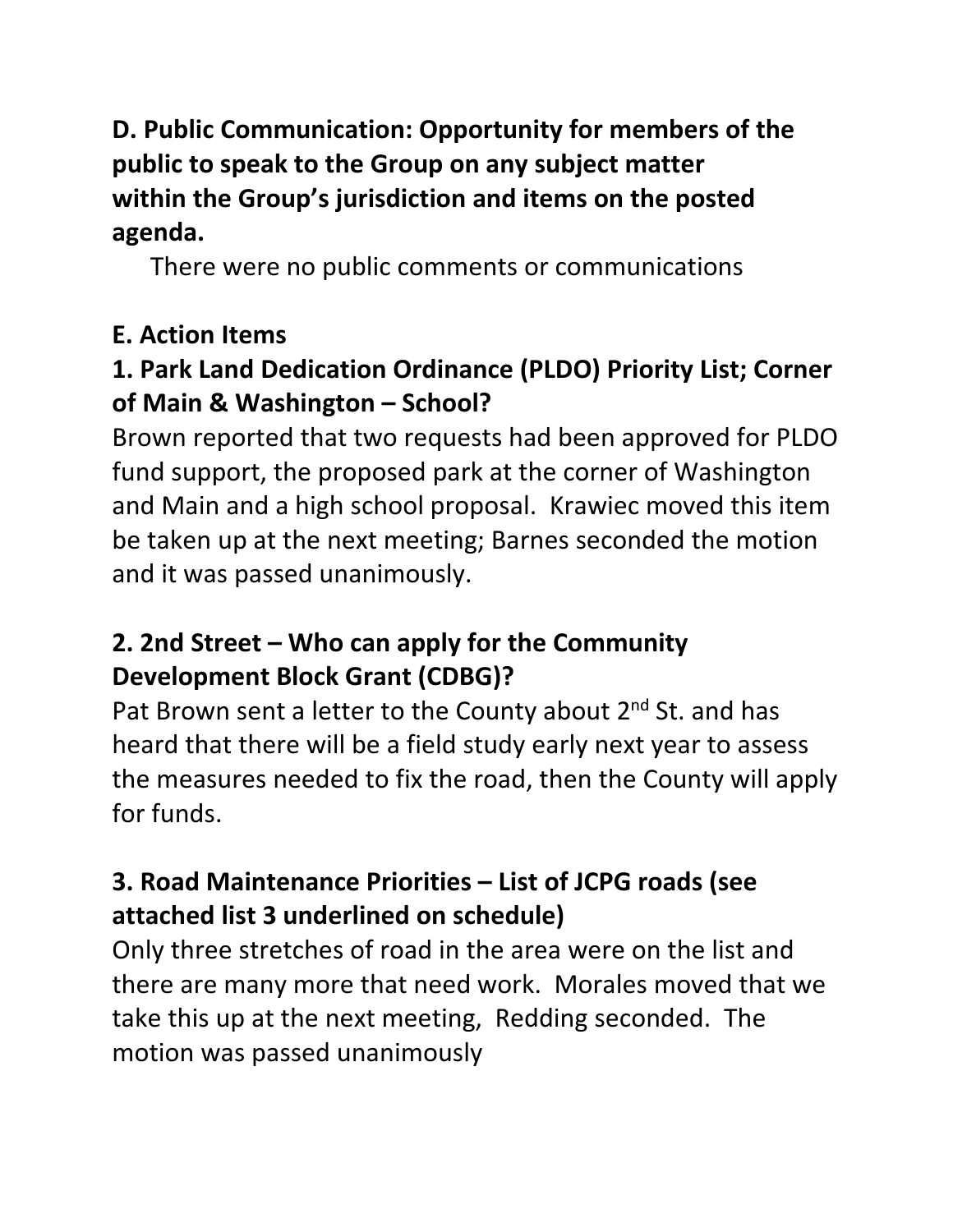# **4. R.P.O. – Resource Protection Ordinance (Grading Ordinance)**

# **a. Administrative Permit required for clearing**

# **b. Clearing – Proposal**

This includes the grading ordinance. Munshi and Barnes will draft a letter to be sent to the County. Agricultural needs, especially those for cattle, as well as clearing for fire abatement are not addressed.

# **5. There is one open seat on the JCPG**

Morales moved we put something in the papers and take it up again at the January meeting. Dackermann seconded the motion and it was passed unanimously.

# **F. Group Business - Information**

# **1. LAFCO – Protest Hearing November 9, 2020**

 There was a hearing November 9. Apparently only 25% of people voted on LAFCO's dissolution as no one had heard about it. There is no movement on the lawsuit.

### 2. **North County Multiple Species Conservation Plan**

This isn't funded but it could make building here much more difficult as we have about 80% of the threatened plant and animal species.

# **3. Dark Sky – Board of Supervisor's Hearing on Wednesday, October 28th**